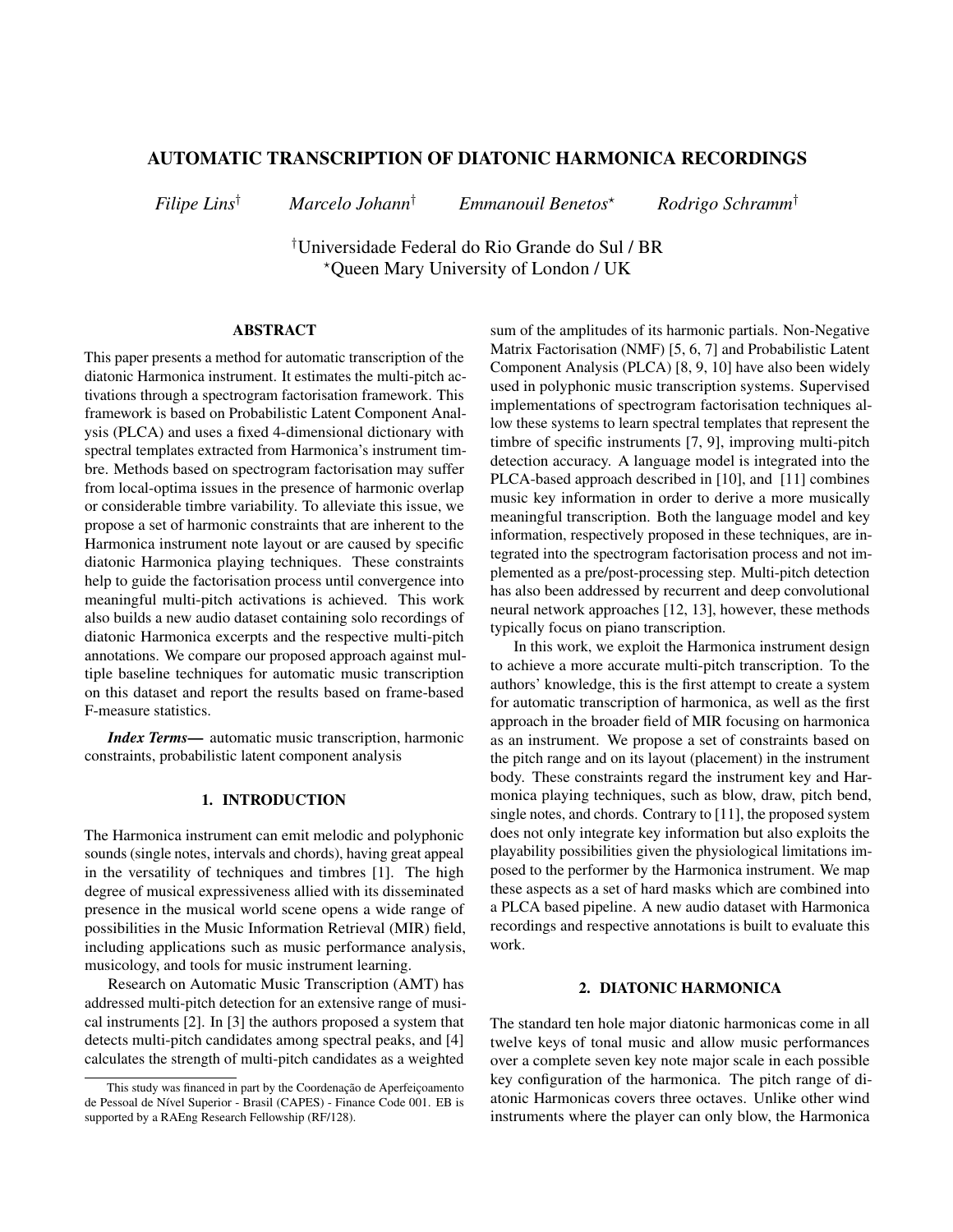instrument also allows drawing. Each hole in the harmonica has one specific pitch for the blowing technique and another related for the drawing technique. Many additional notes from outside the major scale can be acquired by bending certain draw and blow notes. Furthermore, the instrument has a set of possible chords and intervals that can be played concomitantly, depending on the hole and mouth (lips and tongue) positions. Figure 1 shows a diagram with these Harmonica characteristics. Possibilities of musical note emissions are present over and below each hole, enumerated from 1 to 10, together with the number of semitone intervals from the reference key.



Fig. 1. Playing possibilities on the diatonic Harmonica accordingly to the blow, draw and bend regions.

# 2.1. Harmonic Constraints

Let  $p$  denote pitch,  $m$  denote a specific harmonic constraint and r denote the Harmonica key.  $\Psi_{p,m,r}$  are fixed harmonic constraints implemented as hard masks, regarding distinct pitch combinations and the respective Harmonica key indexed by  $r$ . The weights (priors) at each possible p in these masks are chosen using empirical analysis of the Harmonica playing possibilities and aim to avoid unreachable pitch combinations. For example, let us define  $p_{ref}$  as the reference tonic of a specific Harmonica key (e.g., Harmonica in C has  $p_{ref} = 60$ ). If the player is blowing the Harmonica, then there are possible pitches over  $p \in$  ${p_{ref}$  + {0, 4, 7, 12, 16, 19, 24, 28, 31, 36}} (blow pitch region in Figure 1). In this case, any pitch activation over the draw region (i.e.  $p \in \{p_{ref} + \{2, 7, 11, 14, 17, 21, 23, 26, 29, 33\}\}\$ should not be allowed. Moreover, only pitches inside the spanned pitch range over one octave are allowed to be active<sup>1</sup>.

The proposed sets of constraints can be organised in distinct weighting levels L. For this research, we have tested three options: 1)  $L_1$  – chords; 2)  $L_2$  – melodic notes over the blow and the draw regions; and 3)  $L_3$  – single notes over the bend regions. These weights are used in the construction of a mask as shown in Figure 2. The model allows the prioritisation among these levels by choosing relative weights (priors) for each pitch region. For the results of Section 4, we found  $L_1 = 0.46$ ,  $L_2 = 1.0$  and  $L_3 = 0.46$  as good options based on a grid search (cross-validation scheme) varying the balance among these three weighting levels. Figure 2 illustrates one

example of a set of masks for the diatonic Harmonica tuned in  $C(p_{ref} = 60)$ . Each column in this grid represents one mask m. The entire set of masks (matrix) can be adjusted for different instrument keys by shifting these prototypes (columns) horizontally, accordingly to the desired Harmonica key.



Fig. 2. Hard masks for Harmonica in C. Each column represents one mask and the weights are illustrated in gray scale (darker colours mean higher values and white means zero).

#### 3. MODEL

The proposed system computes the pitch activations of the Harmonica instrument over time by implementing a spectrogram factorisation method based on PLCA [9]. A major point of our proposed factorisation is the exploitation of the harmonic constraints that are inherent to the instrument note layout or are caused by specific playing techniques. The inclusion of these constraints in the model avoids undesirable concurrent pitch activations. The input of our method is the variable-Q transform (VQT) [14] spectrogram  $V_{\omega,t} \in \mathbb{R}^{Q \times T}$ , where  $\omega$ denotes frequency (60 bins per octave) and  $t$  time. This model uses a fixed dictionary of log-spectral templates extracted from Harmonicas regarding distinct tonal keys. As in [9], the nonnegative frame level normalised log-frequency spectrogram  $V_{\omega,t}$  is approximated by a bivariate probability distribution  $P(\omega, t)$ . Our model factorises it as:

$$
P(\omega, t) = P(t) \sum_{p,f,k,m,r} \Phi P_t(f|p) P_t(k|p) P_t(p,m,r). \tag{1}
$$

In this model, variable  $p \in \{55, ..., 96\}$  indicates pitch in MIDI scale (12-tone equal temperament).  $f \in \{1, ..., 5\}$ denotes the tuning deviation in 20 cent resolution ( $f = 3$  for ideal tuning)<sup>2</sup>. Variable k indexes multiple spectral templates for each pitch estimate regarding distinct Harmonicas' timbres (eg. specific brands) and also different playing styles for a

<sup>&</sup>lt;sup>1</sup>This restriction is based on the fact that blowing or drawing more than four Harmonica holes is very unlikely.

<sup>&</sup>lt;sup>2</sup>Pitch bend technique allows the harmonica's player to create portamento.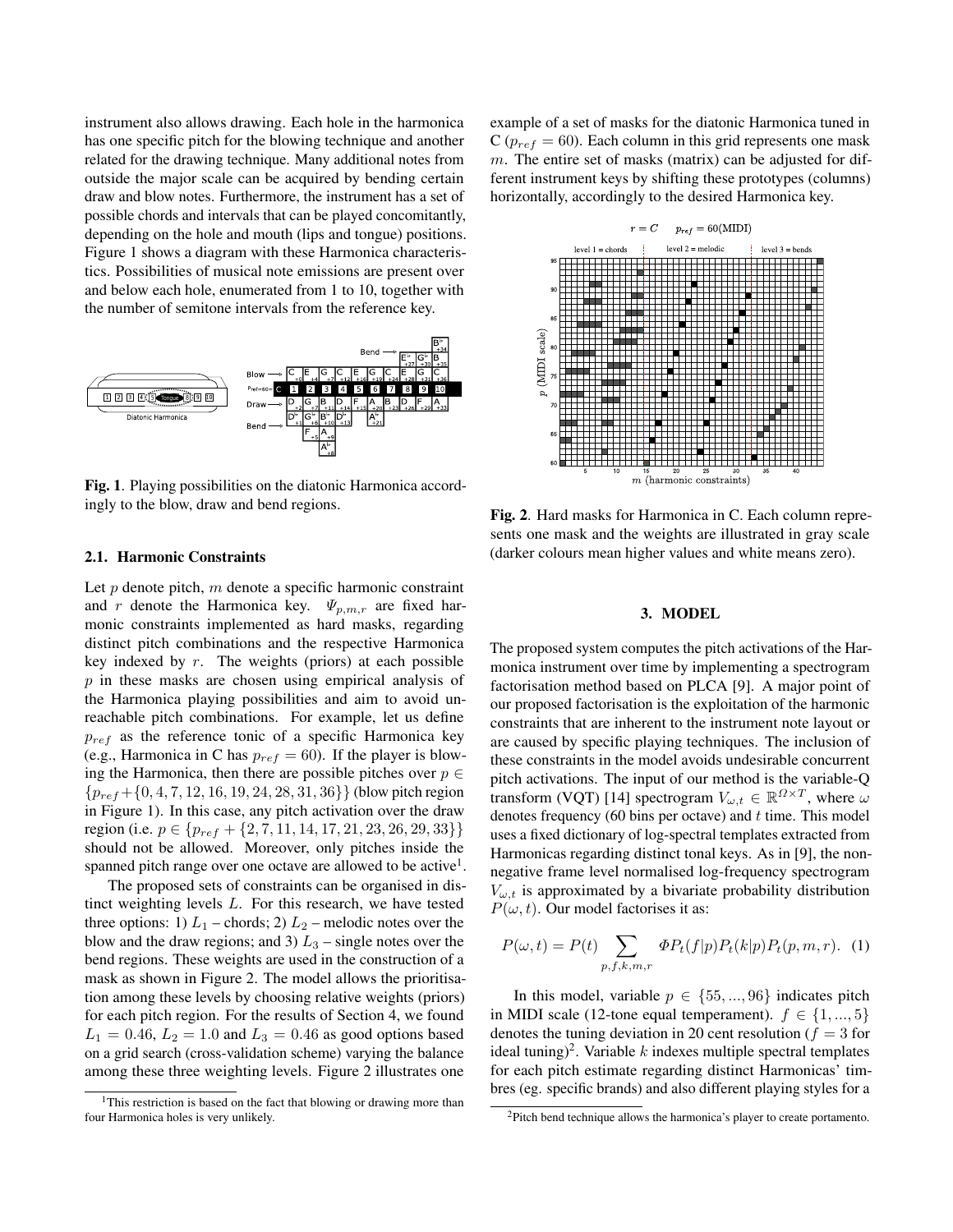given pitch. Variable  $r \in \{G, Bb, C\}$  denotes the key of the diatonic Harmonica (among 3 possibilities<sup>3</sup>), and  $m \in \{1, ..., 44\}$ denotes the inherent harmonic constraints.

The first term  $P(t)$  in the right side of Eq. (1) is the normalised spectrogram energy (known quantity).  $\Phi = P(\omega | p, f, k)$ is the set of fixed pre-built spectral templates.  $P_t(f|p)$  estimates the pitch deviation and  $P_t(k|p)$  gives the likely timbre contribution of several Harmonicas' spectral templates present in the dictionary. The joint distribution  $P_t(p, m, r)$  is in turn decomposed as:

$$
P_t(p, m, r) \propto P_t(p|m, r) P_t(m|r) P(r) \Psi_{p,m,r} \tag{2}
$$

where the constrained pitch activations are estimated through  $P_t(p|m,r)$ .  $P_t(m|r)$  gives the activation at each modelled constraint for each Harmonica key r, and  $P(r)$  is the overall Harmonica instrument key probability across the audio recording.  $\Psi_{p,m,r}$  denotes the set of hard masks which are built based on the inherent harmonic constraints of the instrument.

We use the expectation-maximization (EM) algorithm [15] to factorise  $P(\omega, t)$  by iteratively estimating the unknown model parameters  $P_t(f|p)$ ,  $P_t(k|p)$ ,  $P_t(p|m, r)$ ,  $P_t(m|r)$ , and  $P(r)$ . The derivation of Eqs. (3)-(8) follows the procedure stated in [16]. In the *Expectation* step we compute the posterior as:

$$
P_t(p, f, k, m, r | \omega) \propto \Phi P_t(f | p) P_t(k | p) P_t(p, m, r) \tag{3}
$$

In the *Maximization* step, each unknown model parameter is then updated using the posterior from Eq. (3):

$$
P_t(f|p) \propto \sum_{k,m,r,\omega} V_{\omega,t} P_t(p,f,k,m,r|\omega)
$$
 (4)

$$
P_t(k|p) \propto \sum_{f,m,r,\omega} V_{\omega,t} P_t(p,f,k,m,r|\omega) \tag{5}
$$

$$
P_t(p|m,r) \propto \left(\sum_{f,k,\omega} V_{\omega,t} P_t(p,f,k,m,r|\omega)\right)^{\alpha_1} \quad (6)
$$

$$
P_t(m|r) \propto \left(\sum_{f,k,p,\omega} V_{\omega,t} P_t(p,f,k,m,r|\omega)\right)^{\alpha_2} \tag{7}
$$

$$
P(r) \propto \left(\sum_{p,f,k,m,\omega,t} V_{\omega,t} P_t(p,f,k,m,r|\omega)\right)^{\alpha_2} \quad (8)
$$

where  $\alpha_1 = 1.1$  and  $\alpha_2 = 4$  are based on heuristics [17] to enforce sparsity over  $P_t(p|m, r)$ ,  $P_t(m|r)$  and  $P(r)$ , respectively. Temporal continuity is applied over  $P_t(p|m, r)$  and  $P_t(m|r)$  estimates, before each normalisation step at each EM iteration through a median filter span of 150ms. Model parameters are randomly initialised, and the EM algorithm iterates over Eqs. (3)-(8). In our experiments, we use 30 iterations.

The model output is given by the pitch activation matrix  $B(p,t) = P(t)P_t(p, \hat{m}, \hat{r})$ , where  $\hat{m} = \arg \max_m P_t(m|\hat{r})$ , and  $\hat{r} = \arg \max_{r} P(r)$ . A fixed threshold ( $\rho = 0.05$ ), estimated during our experiments with leave-one-out crossvalidation, is applied to  $B(p, t)$  in order to get the final binary multi-pitch detection.

# 3.1. Dictionary extraction

Dictionary  $\Phi = P(\omega | p, f, k)$  with spectral templates is built based on recordings of melodic scales over the entire pitch range of the diatonic Harmonica. These recordings are obtained from the RWC dataset [18]. A spectral template is extracted using the variable-Q transform [14] with 60 bins per octave, for each time frame, pitch and key. The fundamental frequency (pitch) of each template is estimated by processing the audio signal in the time domain with an autocorrelation function (based on the YIN algorithm [19]). The set of spectral templates is then pre-shifted across log-frequency in order to support tuning deviations  $\pm$ [20, 40] cent and is stored into a 4-dimensional tensor  $P(\omega|p, f, k)$ . Similar to [10], we incorporate multiple estimates from a common pitch by replacing the set of template estimates that fall inside the same pitch bin by its metrically trimmed mean, discarding 20% of the samples as possible outliers. Eventual missing pitch candidates are filled by a linear replication process [20].

#### 4. EXPERIMENTS

We have conducted experiments in order to evaluate the multipitch detection and key identification capabilities of this proposed model. The results are presented using the F-measure, and the complete pipeline is compared with other six public available algorithms for multi-pitch detection. Model parameters  $\rho$ ,  $\alpha_1$ ,  $\alpha_2$ ,  $L_1$ ,  $L_2$  and  $L_3$  are estimated using grid search through a leave-one-out cross-validation scheme.

# 4.1. Dataset

To the authors's knowledge, there is no public available audio dataset containing solo performances of Harmonica plus annotations of the respective multi-pitch activations. To measure the performance of our proposed model we have built a new dataset containing 42 solo recordings: 15 in key C, 13 in key Bb, and 14 in key G. These performances have melodic sequences and chords in varied combinations and styles. The respective recordings were captured with both high and low quality audio systems, and all have a sample rate of 44.1kHz and 16 bit per sample. Annotations were manually added by an expert.

# 4.2. Evaluation

We evaluate the multi-pitch detection capabilities of our system in a frame-based fashion, using an evenly-spaced time-grid with hop size of 9.5ms (VQT time resolution).

<sup>&</sup>lt;sup>3</sup>This model can be theoretically extended to 12 keys.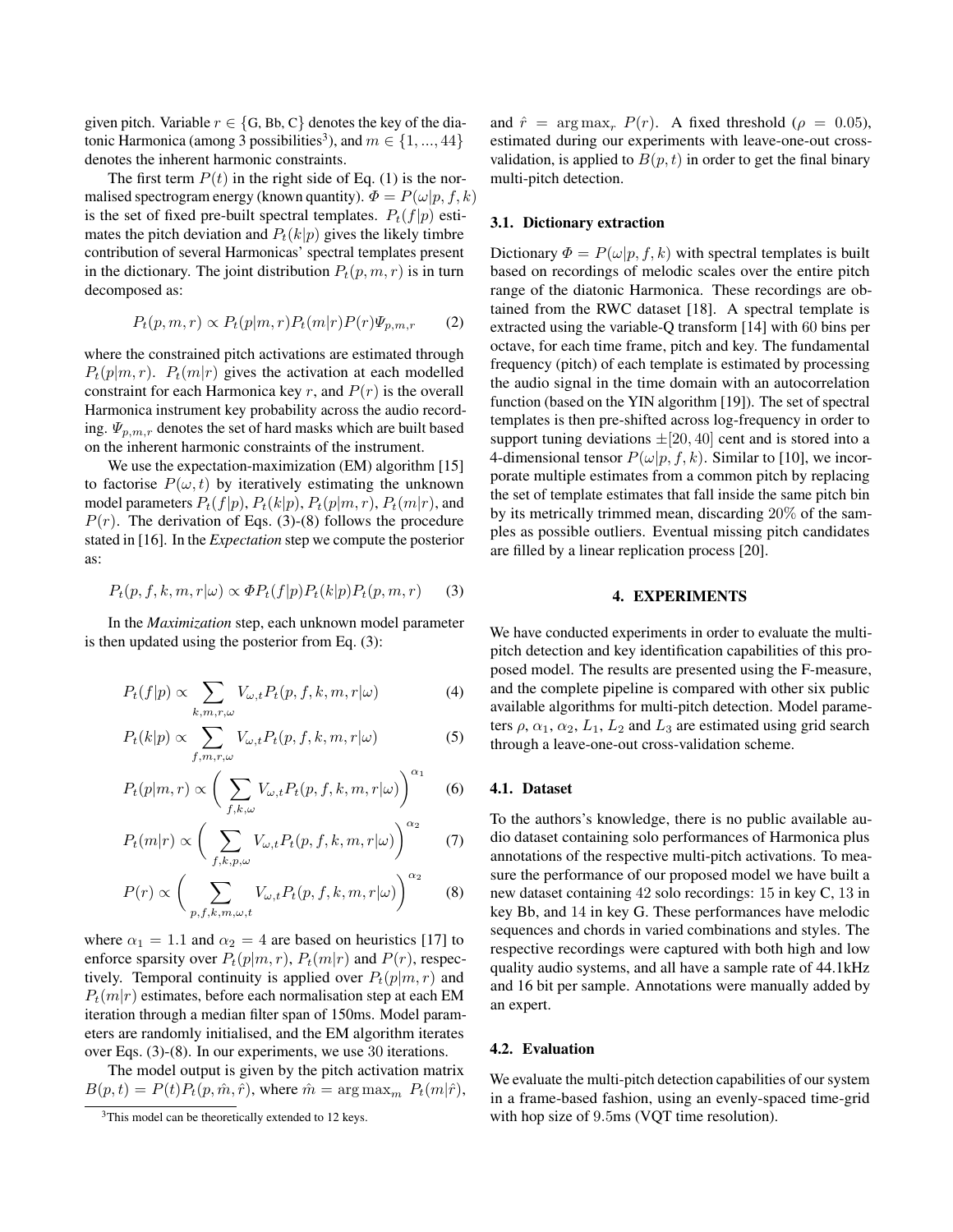

Fig. 3. Multi-pitch detection applied to *harmonicasolo001* audio file: ground-truth (left); multi-pitch activations obtained with HARM-B (middle); final multi-pitch detections (right).

For the multi-pitch detection task we analyse the results of two model configurations, named here as HARM-A and HARM-B. HARM-A implements the spectrogram factorisation without any harmonic constraints. HARM-B uses the complete model with the three proposed weight levels for the harmonic constraints  $(L_1, L_2, L_3)$ .

Our results are compared with other publicly available algorithms for multi-pitch detection: Pertusa & Iñesta [3], Vincent et al. [21], Klapuri [4], Salamon et al. [22], Böck  $\&$ Schedl [12], and Hawthorne et al. [13]. Pertusa & Iñesta detect multi-pitch candidates selected among spectral peaks. Vincent et al. perform multi-pitch detection using an adaptive spectral decomposition based on unsupervised NMF. Klapuri calculates the salience of F0 candidates as a weighted sum of the amplitudes of its harmonic partials. Salamon et al. estimate time continuous sequences of pitch candidates grouped using auditory streaming cues. Böck  $&$  Schedl and Hawthorne et al. are systems designed for piano transcription using recurrent and deep convolutional neural networks. All benchmark algorithms were used as provided by the respective authors, in self-contained scripts/libraries. In these experiments, we kept the original trained neural network from Böck  $&$  Schedl, but we retrained the system proposed by Hawthorne et al., using our harmonica dataset and 10-fold cross-validation.

# 4.3. Results

The obtained frame-based pitch estimations are evaluated through measures of precision  $(P)$ , recall  $(R)$  and F-measure  $(F)$  [23]. Figure 3 presents one example of multi-pitch detection output estimated from one audio recording in the Harmonica audio dataset. Table 1 shows the comparative results when applying all the aforementioned techniques and model configurations to the Harmonica dataset. As can be seen in these results, our proposed method outperforms in most cases the comparative approaches. HARM-B outperforms HARM-A substantially, indicating that the proposed harmonic constraints can drive the acoustic model to a more meaningful factorisation. The final F-measure obtained with the HARM-B model is very close to the one achieved by the method proposed in Pertusa & Iñesta [3]. A visual inspection of the output activation matrices and the respective ground-truth shows that a major part of missed pitch detections in our models (HARM-A, HARM-B) is caused by false positives at the related first

harmonic positions. These missed pitch detection indicate some possible poor spectral representation in the dictionary of templates  $(\Phi)$ , which incorrectly enhances the first overtone.

| Algorithm             | P        |          | R.             |       | F        |          |
|-----------------------|----------|----------|----------------|-------|----------|----------|
|                       | $avg.\%$ | std. $%$ | $avg.\%$ std.% |       | $avg.\%$ | std. $%$ |
| Pertusa & Iñesta [3]  | 66.04    | 16.62    | 71.33          | 16.48 | 67.84    | 15.08    |
| Vincent et al. [21]   | 39.85    | 12.98    | 77.14          | 13.45 | 51.35    | 11.03    |
| Klapuri [4]           | 38.41    | 13.38    | 66.31          | 18.34 | 47.69    | 14.68    |
| Salamon et al. [22]   | 56.25    | 20.48    | 59.30          | 17.11 | 55.24    | 15.96    |
| Böck & Schedl [12]    | 22.11    | 15.79    | 29.16          | 18.80 | 23.60    | 14.87    |
| Hawthorne et al. [13] | 72.55    | 8.77     | 58.08          | 17.56 | 63.23    | 13.06    |
| HARM-A $\rho = 0.05$  | 62.16    | 19.28    | 67.62          | 17.35 | 60.75    | 11.38    |
| HARM-B $\rho = 0.05$  | 69.02    | 15.95    | 69.63          | 13.73 | 68.13    | 12.52    |

Table 1. Multi-pitch detection results.

# 5. CONCLUSIONS

In this paper we presented a multi-pitch detection system for the diatonic Harmonica instrument<sup>4</sup>. A set of harmonic constraints are integrated into a PLCA-based model, guiding the factorisation process until the convergence into meaningful multi-pitch pitch activations. These constraints are based on the playability possibilities given the physiological limitations imposed to the performer by the Harmonica instrument. Experimental results regarding multi-pitch detection have shown that the integrated model (PLCA+harmonic constraints) achieved better performance when compared with the version of our system built using only the acoustic model. Also, our model outperforms most of the baseline multi-pitch detection systems, achieving the state-of-the-art performance. Our model is faster to train if compared with deep learning approaches, and shows a potential machine learning alternative in the case of small training datasets.

Avenues for future work include a better handling of overtones in the acoustic model and incremental development of the Harmonica dataset. We also plan extensive experiments to evaluate the key detection capabilities over the twelve Harmonica keys and the concomitant multi-pitch detection. Additionally, we aim to exploit temporal constraints based on chord progressions and improve the dictionary of spectral templates, regarding varied Harmonica types.

<sup>4</sup>Supporting material for this work is available at <http://inf.ufrgs.br/lcm/projects/amt\_harmonica/>.